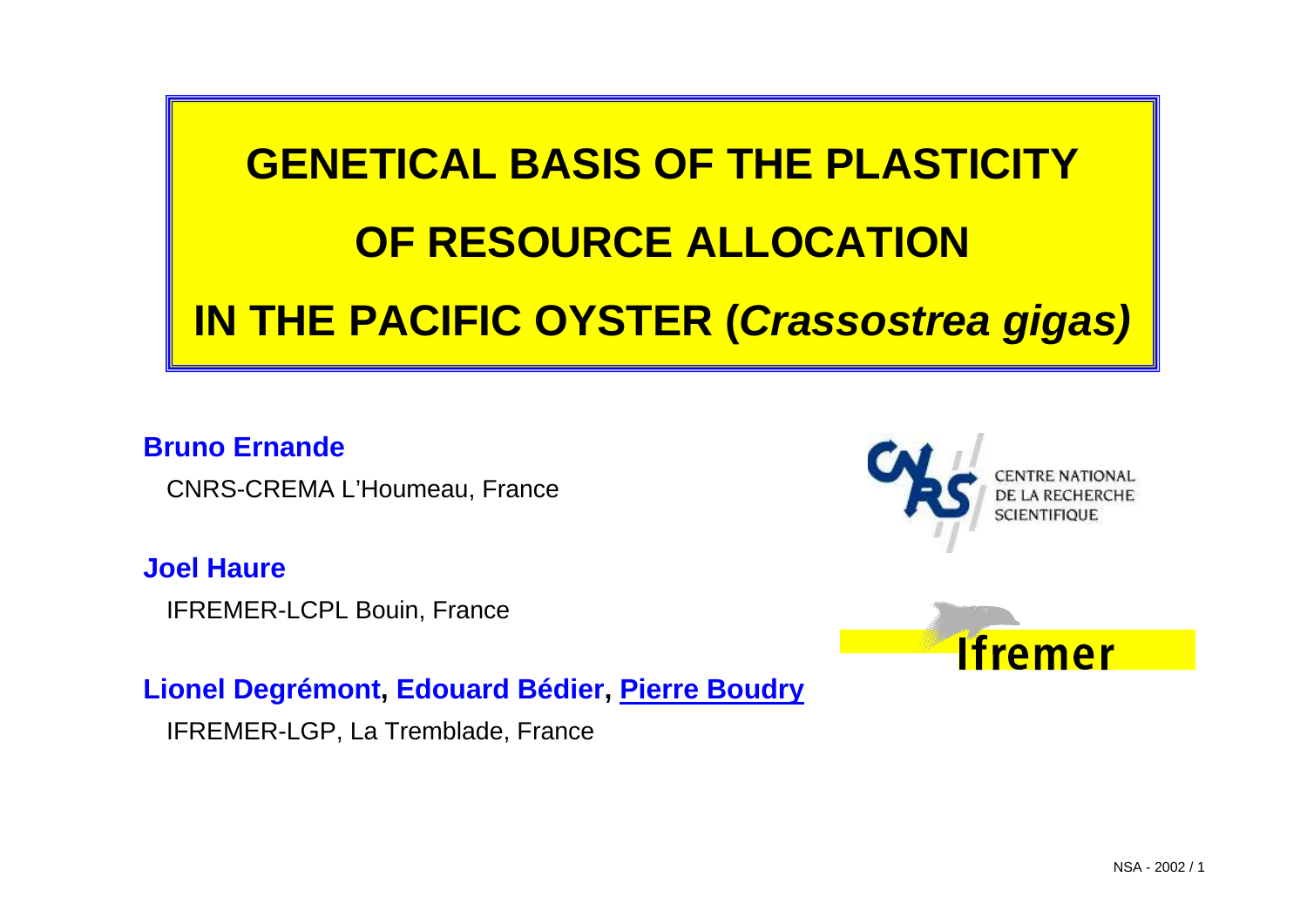## **Introduction**

**Oysters are fixed animals, living in a highly variable environment** :

**→ Unlike most animals, individuals cannot "escape" when the** *environment deteriorates*



**Hypotheses: oysters have developed a high ability to face variable environmental conditions** :

*Physiological plasticity* of an individual facing *temporal* variability **Phenotypic plasticity** of a genotype facing **spatial** variability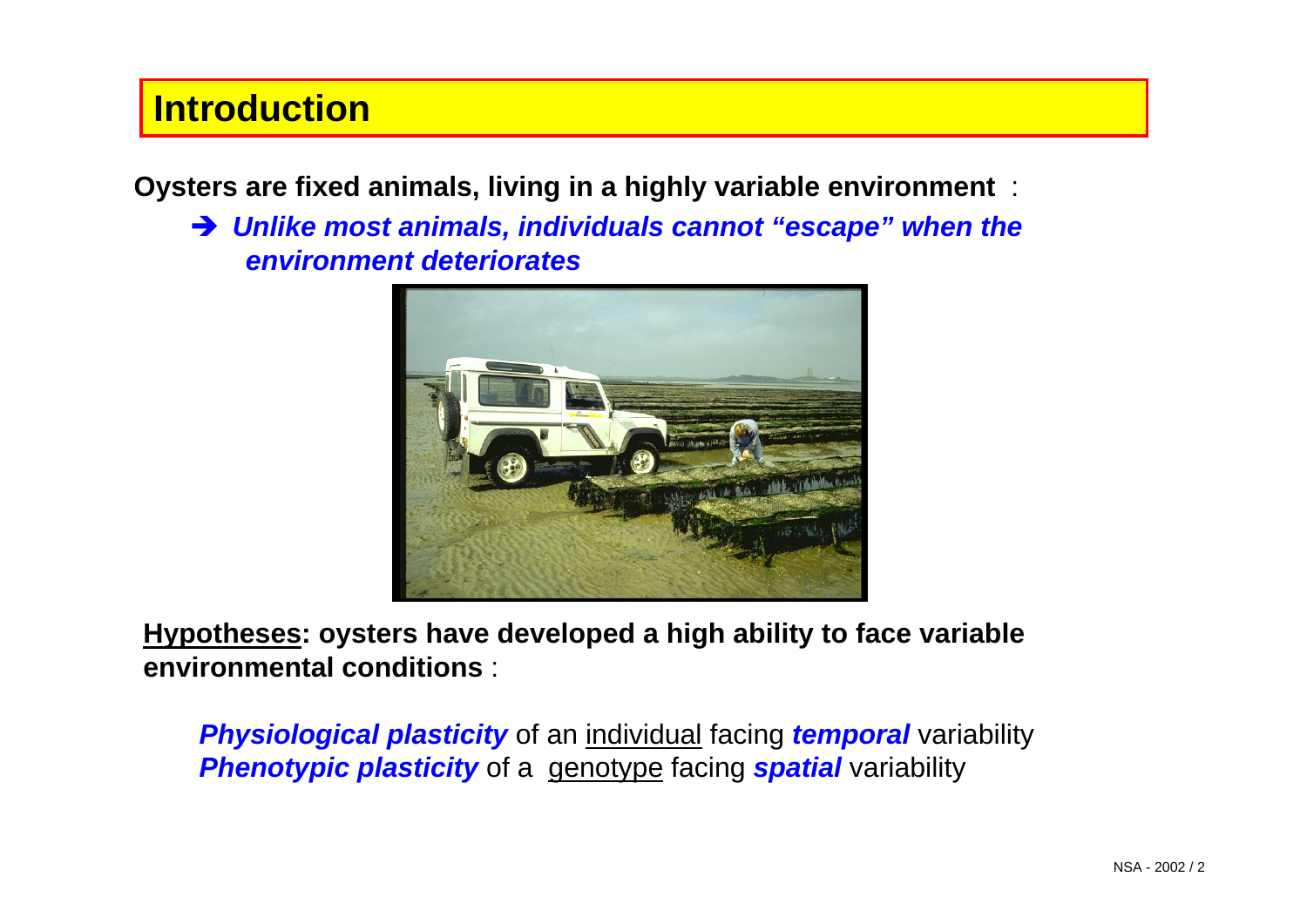## **Definitions**

#### • *Phenotypic Plasticity*

A given genotype Gi produces different phenotypes Pij according to the environment Ej.

#### • *Reaction norm*

The profile of phenotypes that a single genotype expresses in response to a given range of environments

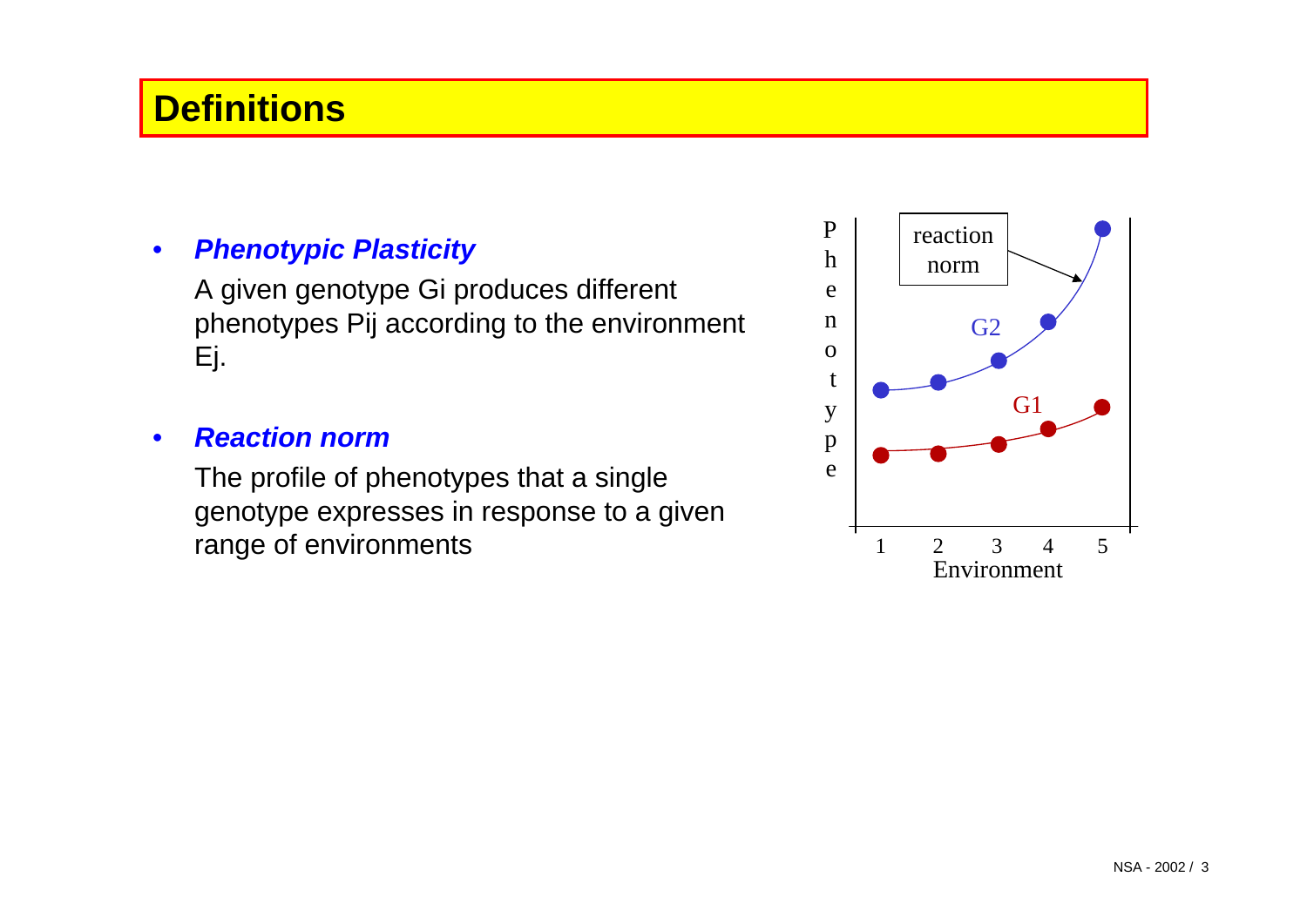## **How to quantify the genetic basis of plasticity ?**



- **Heritability:** the proportion of phenotypic variance which originates in **genetic variance :**
	- **Heritability of mean trait = Vg / Vp**
	- **Heritability of plasticity = Vg**×**e / Vp**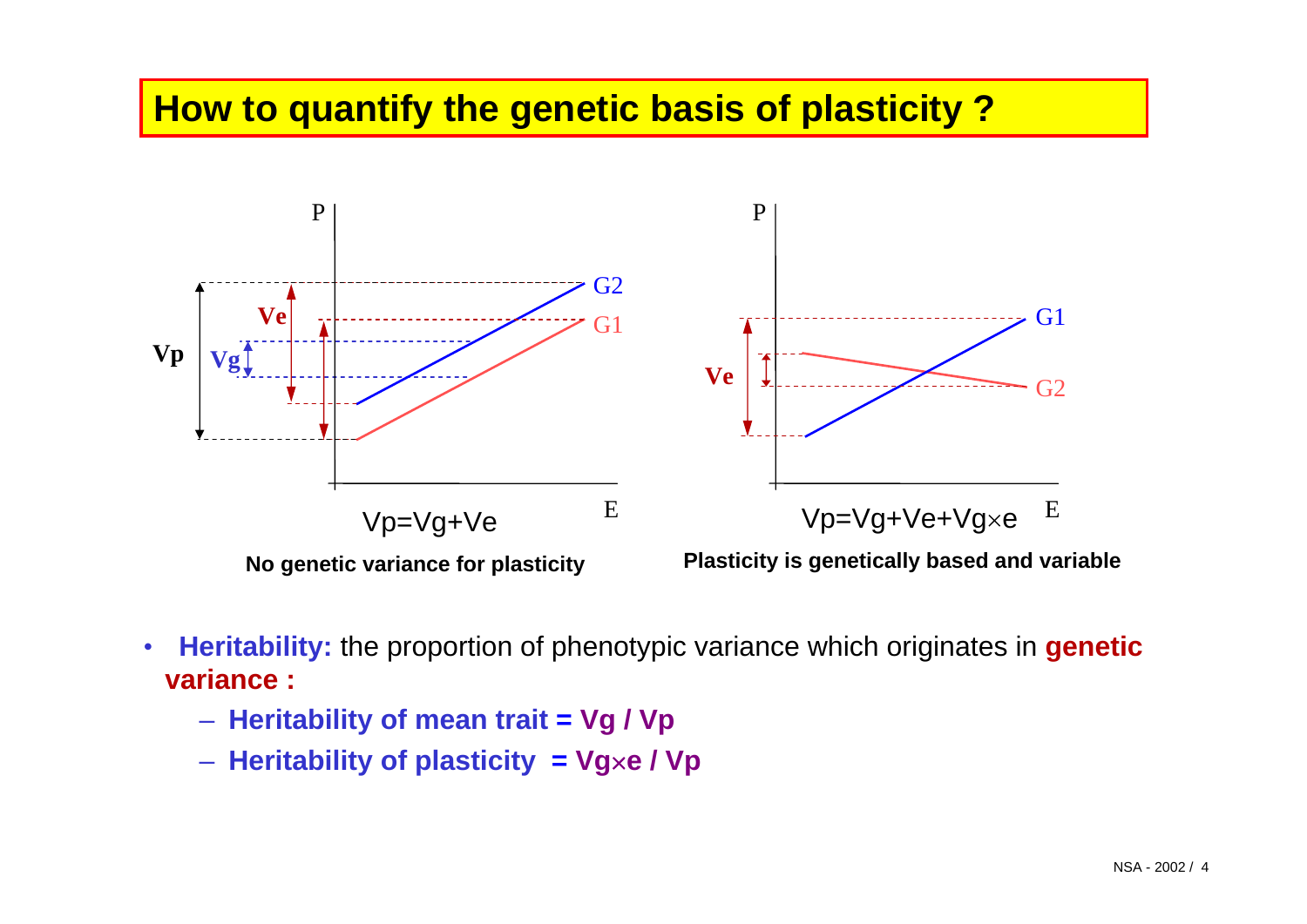### **Resource allocation and trade-offs**



**Is the plasticity of resource allocation-related traits genetically variable in** *C. gigas* **?**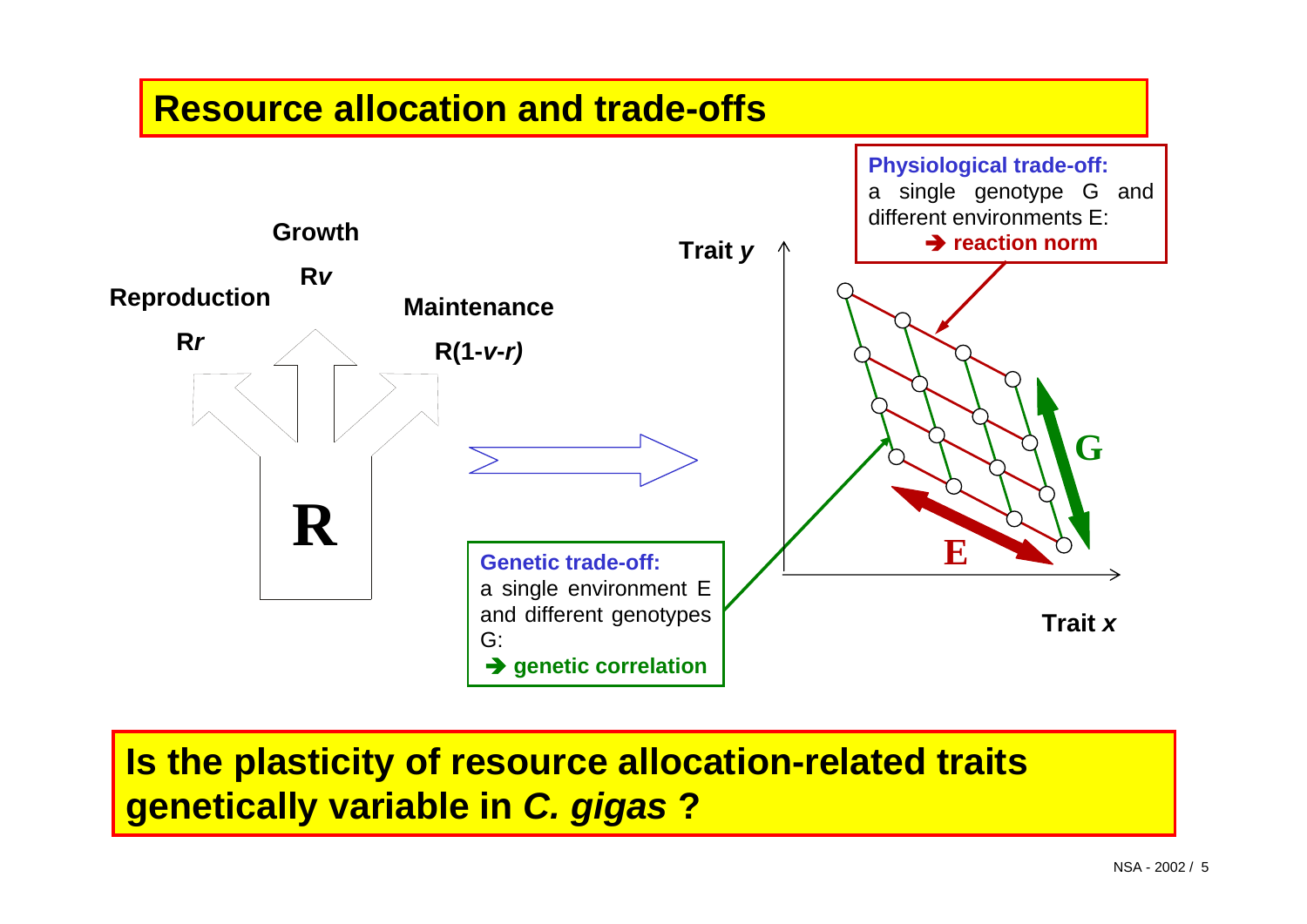# **Experimental design**

#### **Nested half-sib mating design: 15 FS = 5 HF families**

|                         | 1 | $\overline{\mathbf{c}}$ | 3 | 4 | 5 |
|-------------------------|---|-------------------------|---|---|---|
| $\overline{1}$          |   |                         |   |   |   |
| $\frac{2}{3}$           |   |                         |   |   |   |
|                         |   |                         |   |   |   |
| 4                       |   |                         |   |   |   |
| 5                       |   |                         |   |   |   |
| $\overline{\mathbf{6}}$ |   |                         |   |   |   |
| $\overline{7}$          |   |                         |   |   |   |
| $\overline{\mathbf{8}}$ |   |                         |   |   |   |
| $\overline{9}$          |   |                         |   |   |   |
| 10                      |   |                         |   |   |   |
|                         |   |                         |   |   |   |
| $\frac{11}{12}$         |   |                         |   |   |   |
| $\overline{13}$         |   |                         |   |   |   |
| $\overline{14}$         |   |                         |   |   |   |
| $\overline{15}$         |   |                         |   |   |   |



**During 6 months, every 2 weeks:**

-**Survival: 120 individuals/ family/treatment** 

-**Growth: 30 individuals/family/treatment**

**Once during the summer:**

- **Reproductive effort: 30 individuals/family/treatment**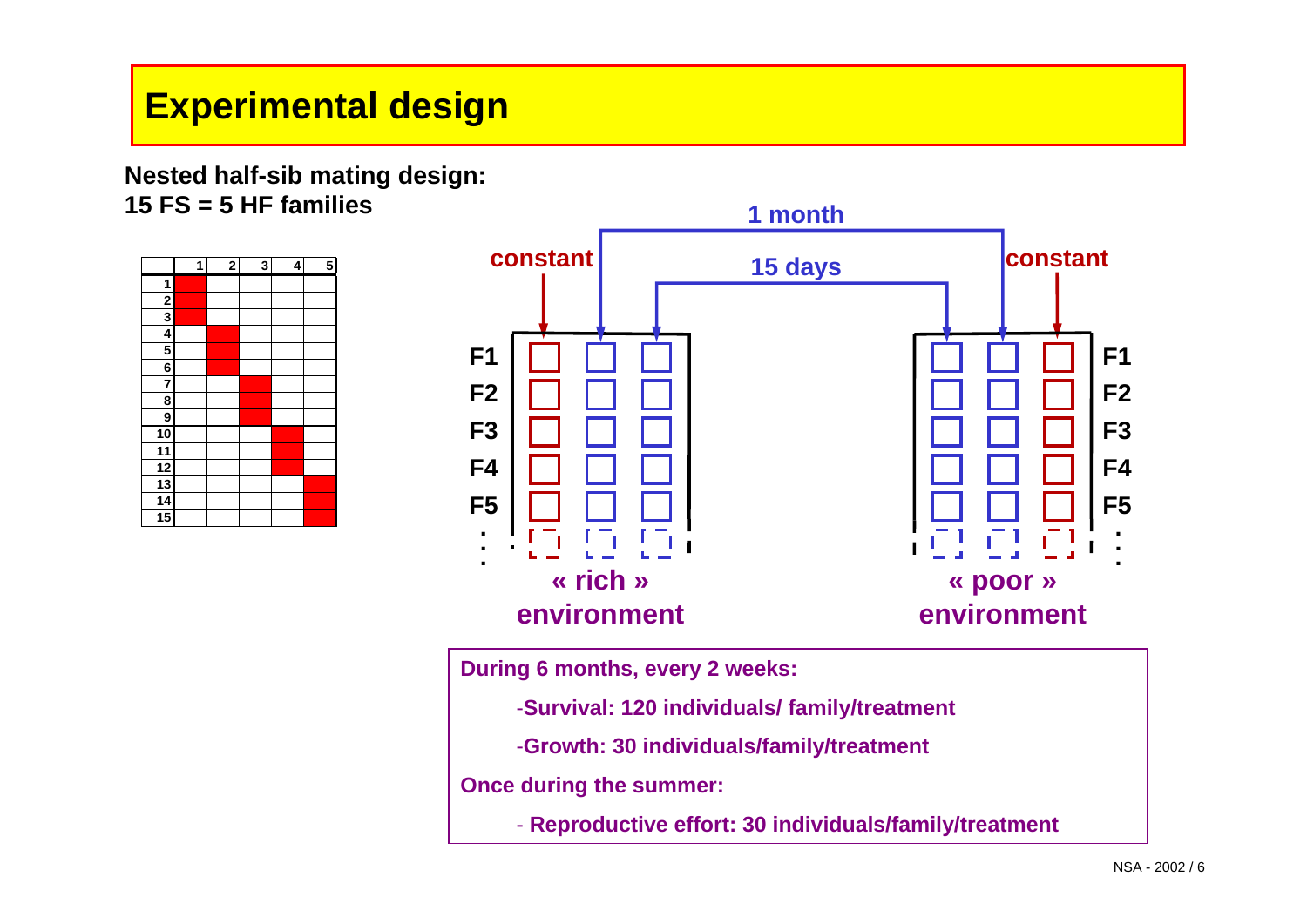## **Results**



 $\blacktriangle$ **Poor environment Rich environment**

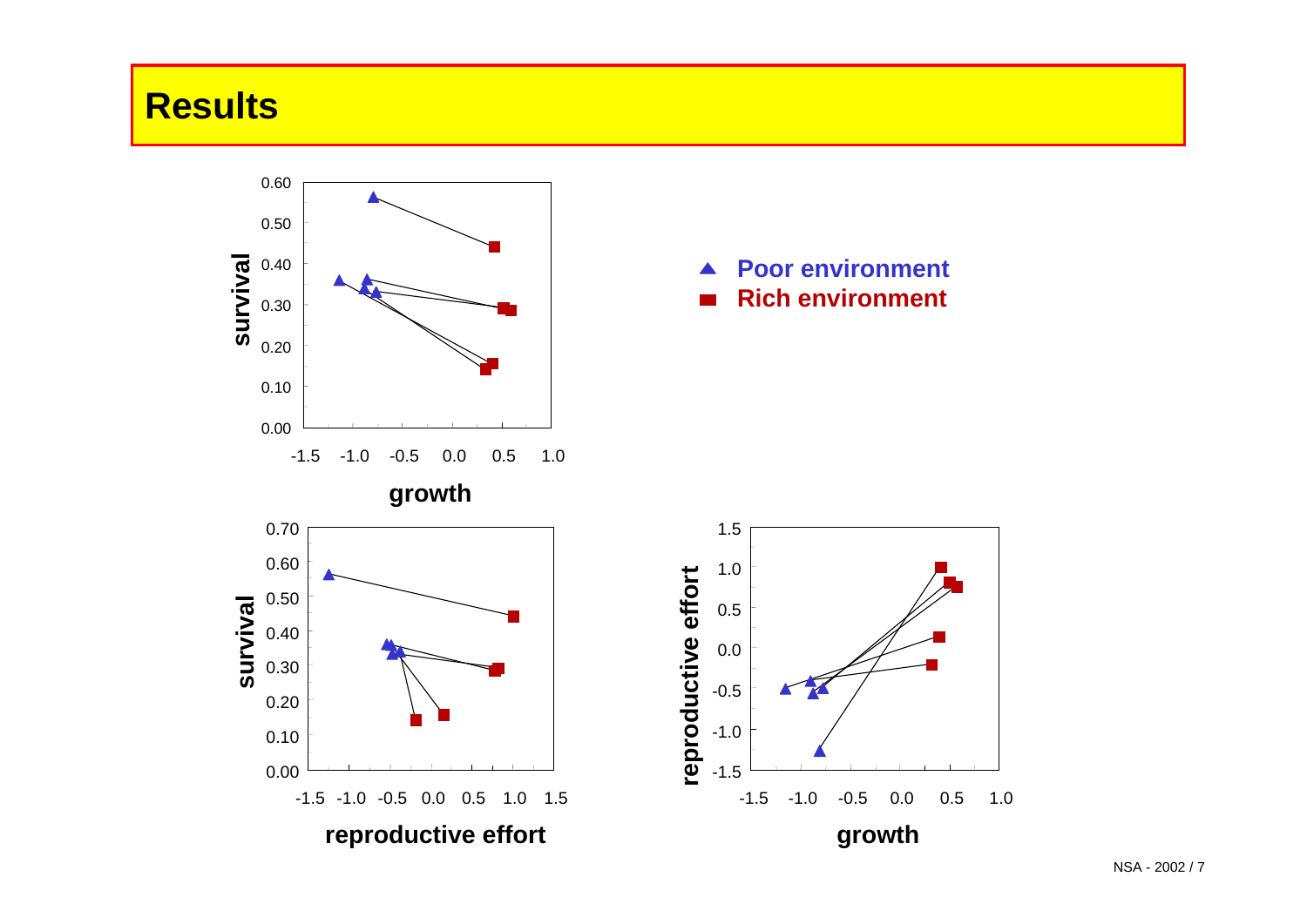## **Physiological trade-offs**



**The environmental effect reveals a physiological tradeoff between :**

- **survival and growth**
- **survival and reproduction**

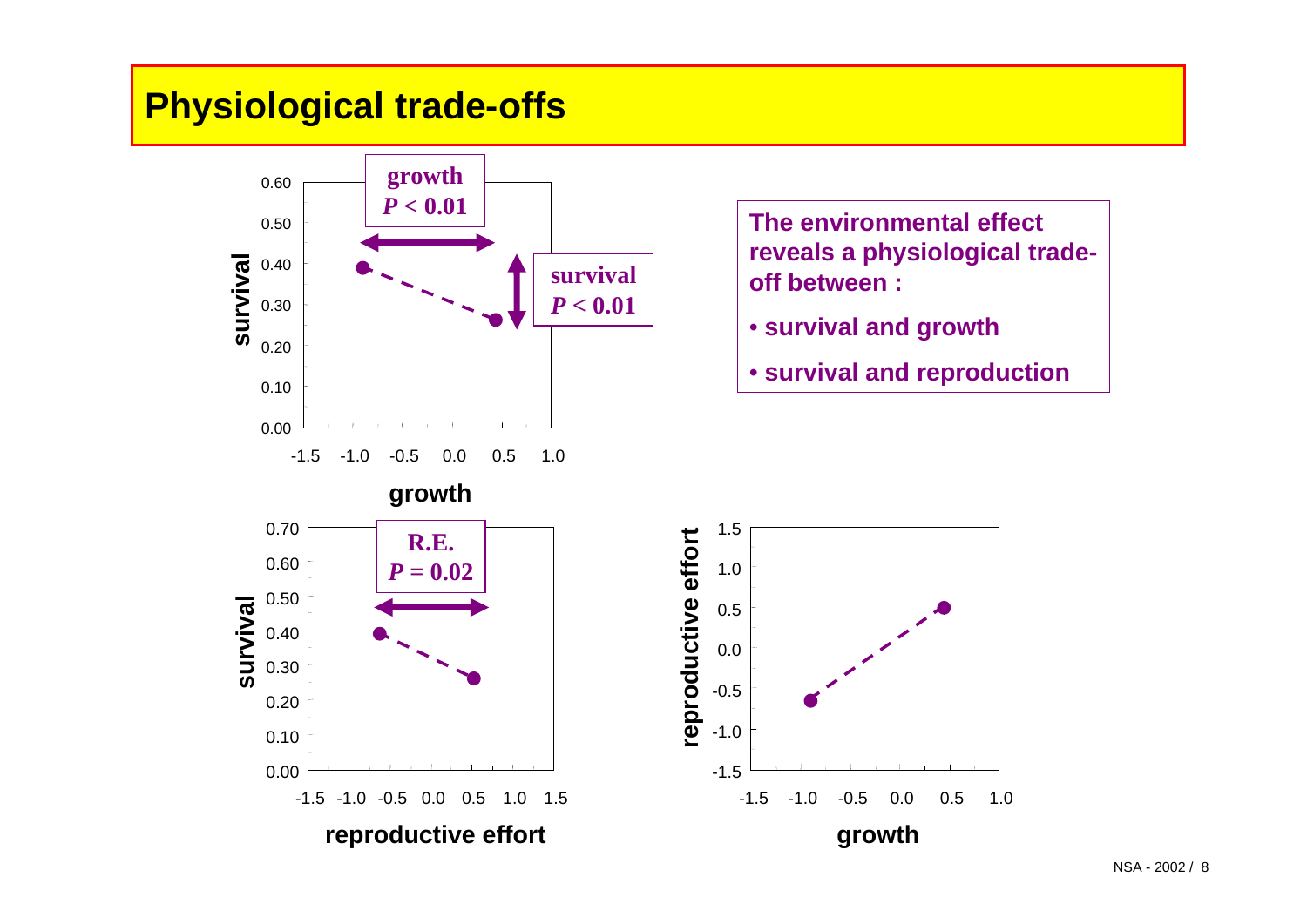## **Genetic trade-offs**

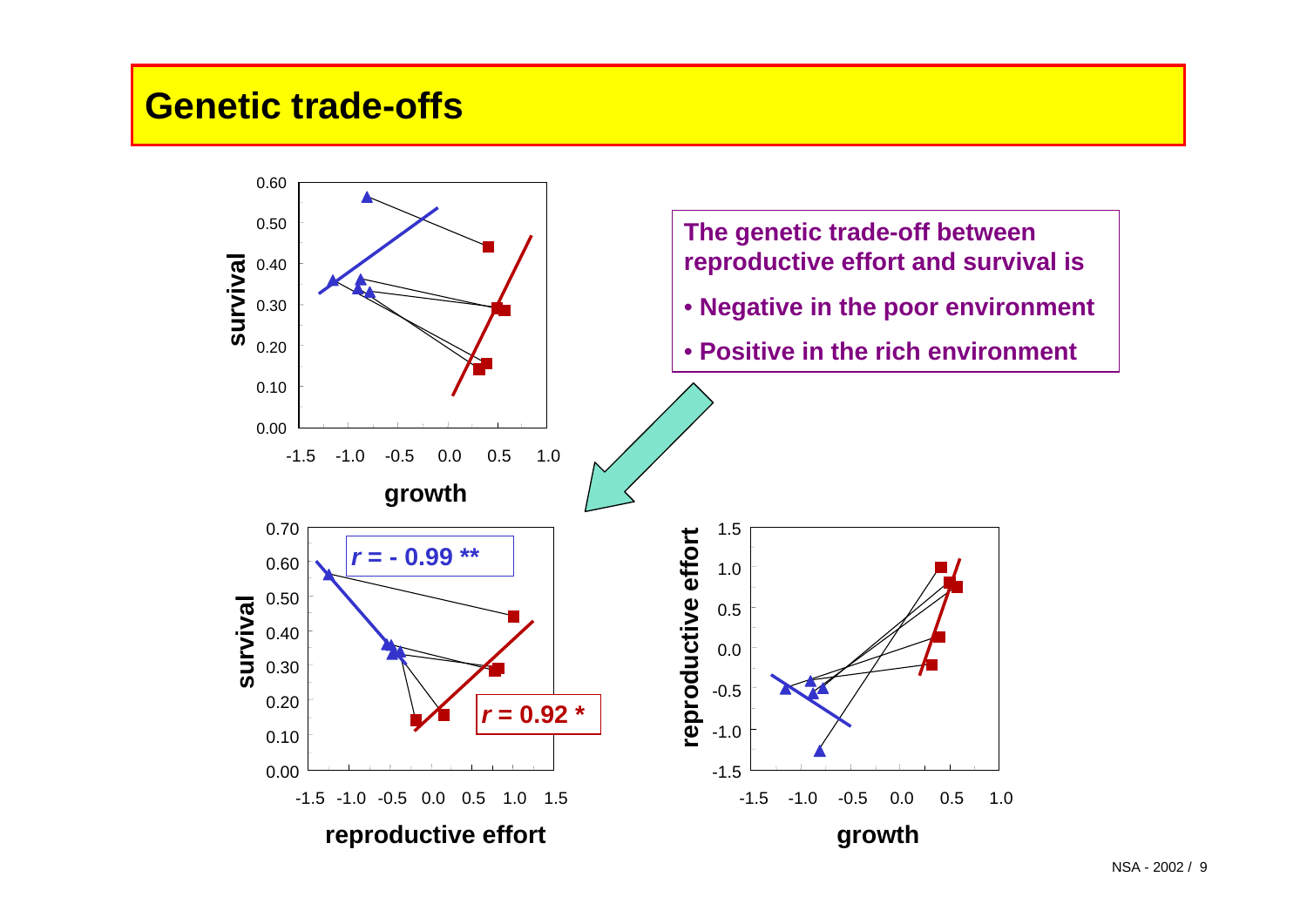## **Heritability of the mean traits**

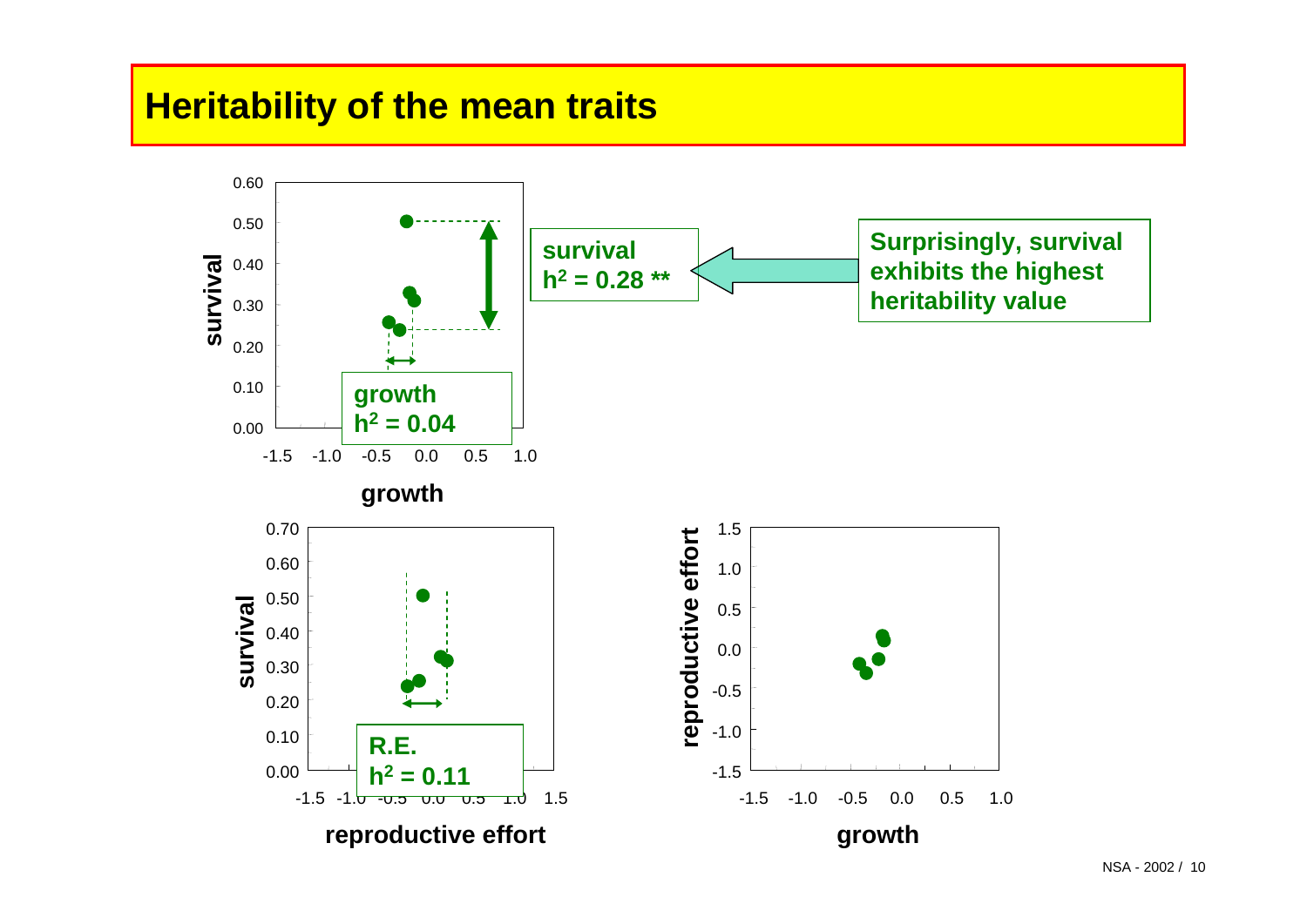## **Heritability of the traits' plasticity**

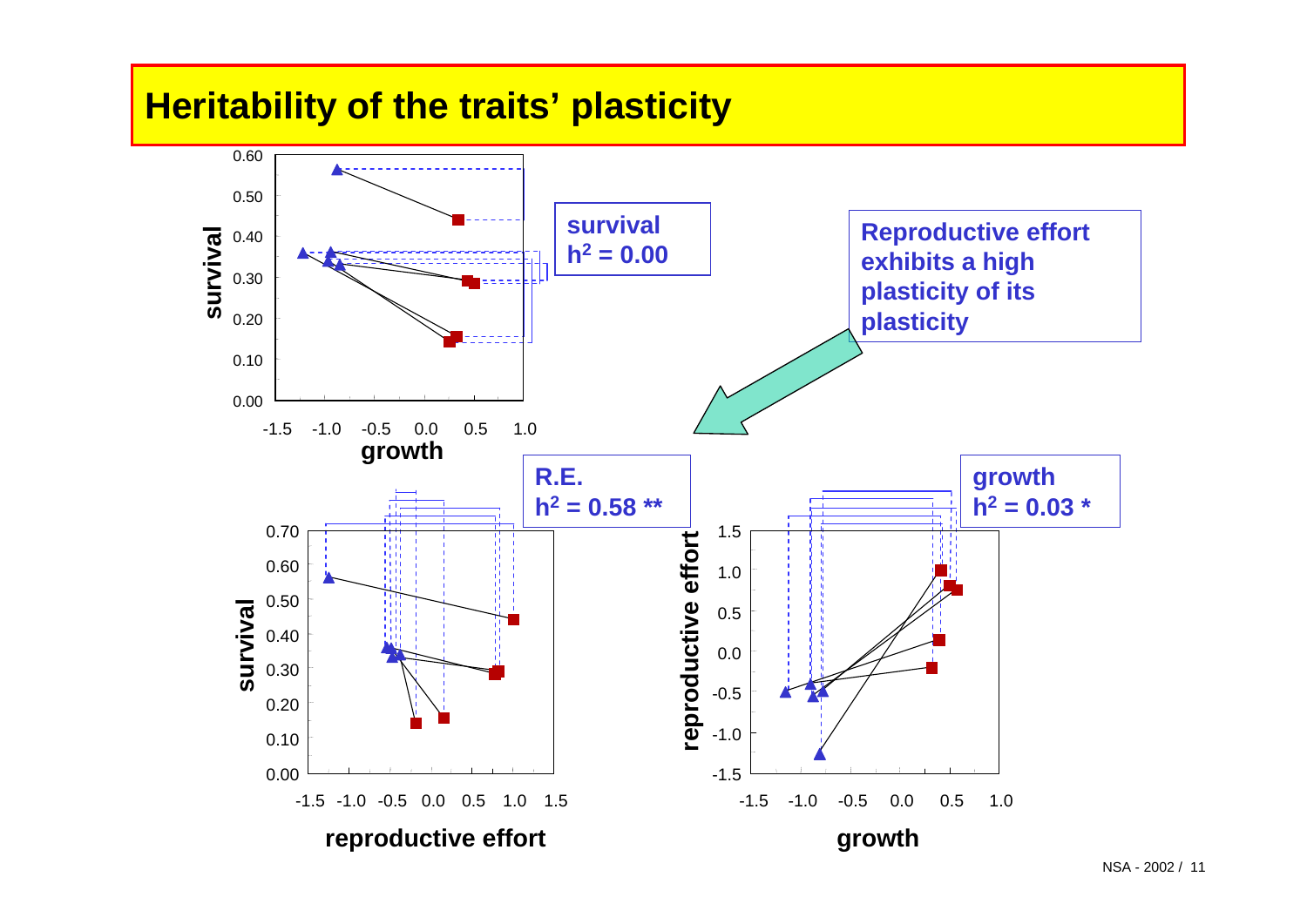# **Genetic correlation between traits' plasticity and mean traits**

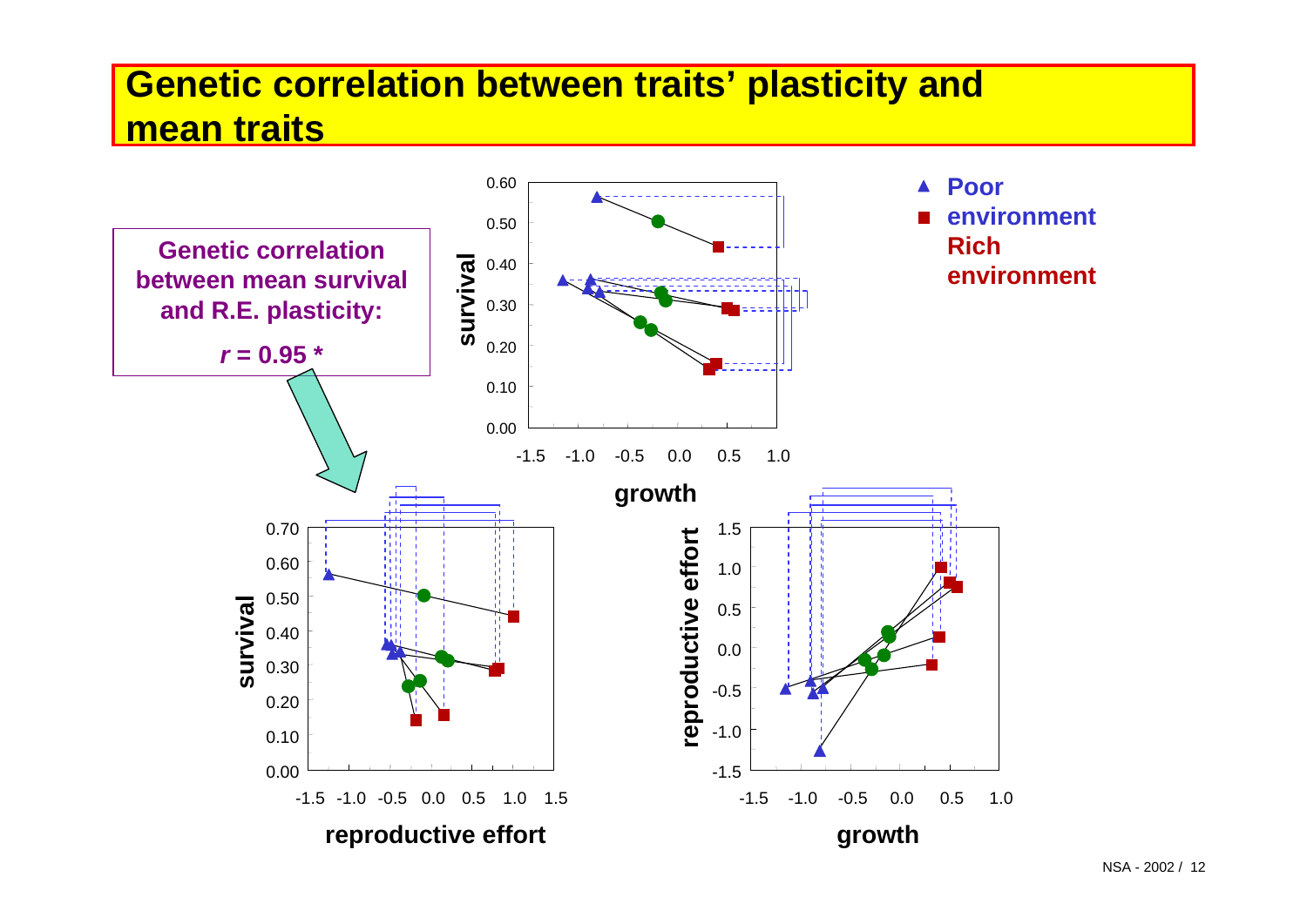### **Effect of spatial** *versus* **temporal variability**



**The patterns of plastic covariation of the traits are qualitatively similar but...**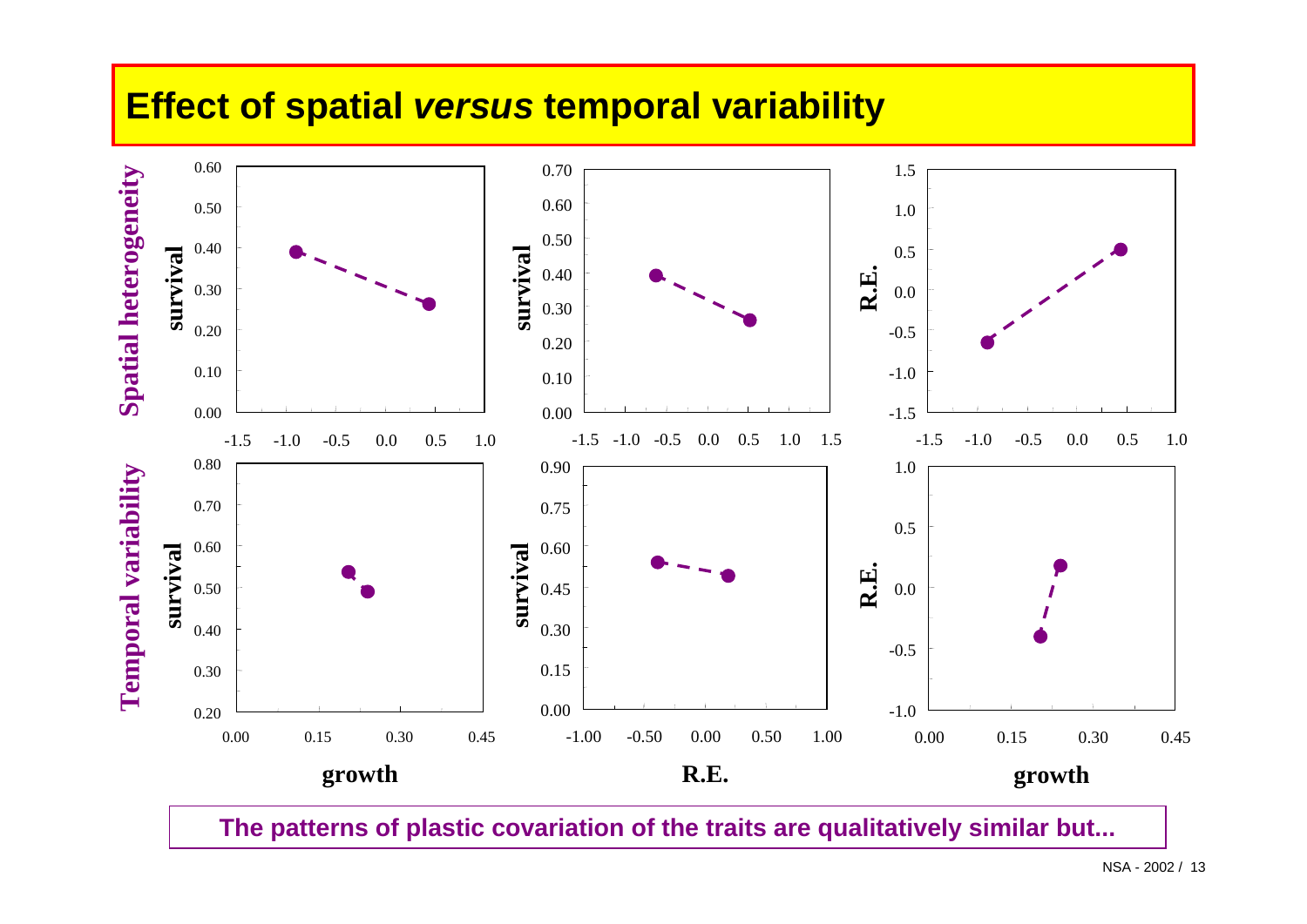## **Effect of spatial** *versus* **temporal variability**



**Sign reversals of significant genetic correlations are observed in the two cases**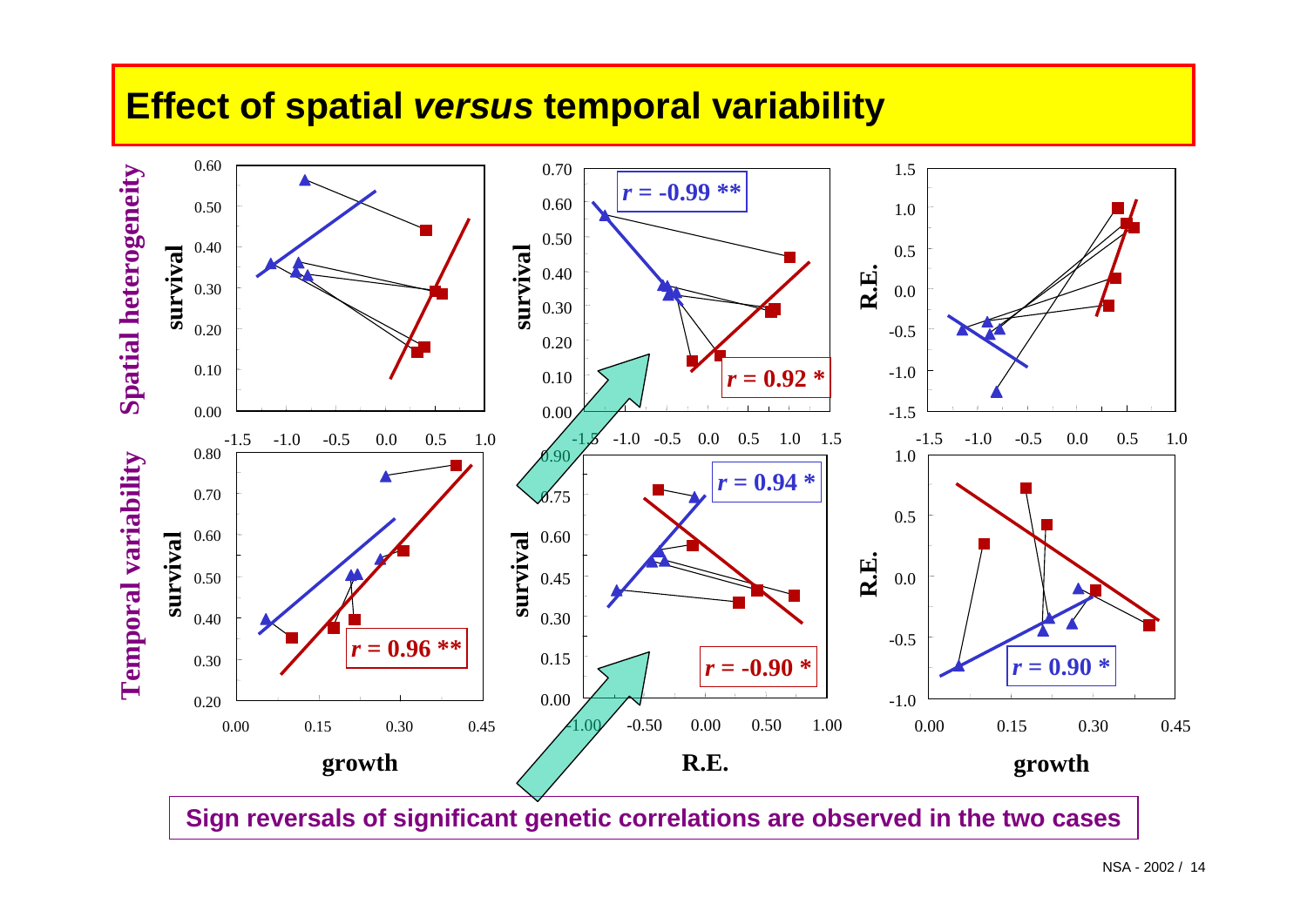## **Conclusions**

- **The observed physiological and genetic trade-offs must be taken into account when natural evolution and/or artificial selection of the studied traits are considered.**
- **Genetic polymorphism in reaction norms can be responsible for sign reversals of genetic correlations. This shows how correlated responses to selection can vary according to the environment.**
- **Results must be considered cautiously due to the limited number of half-sib families**

## **Work in progress**

**In 2001, the same crossing design was replicated 3 times, generating 45 FS families (= 17 half-sib families) and tested in 3 sites**